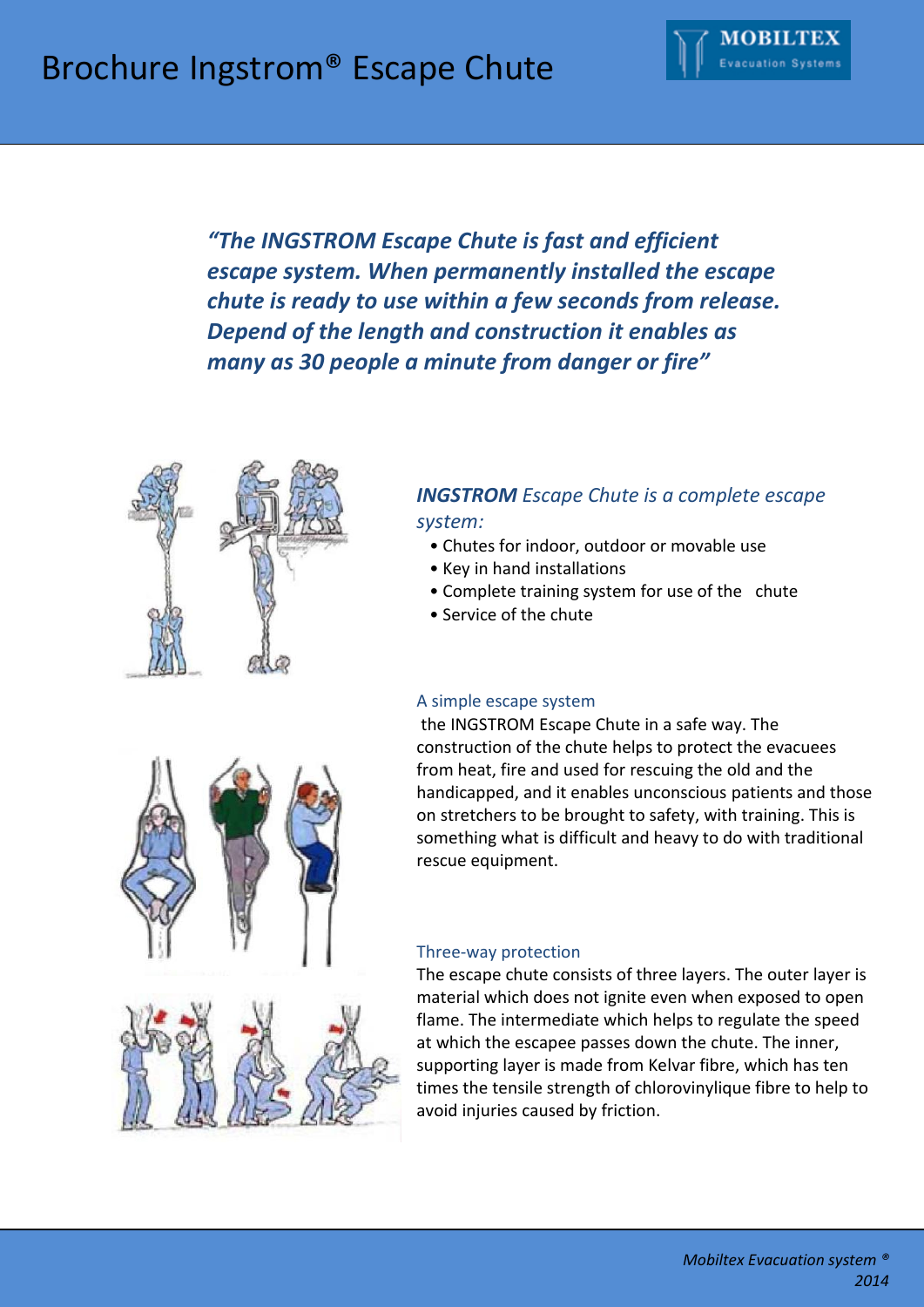

### Solutions - Multi Entry

This multiple escape chute system is installed inside a protected vertical shaft enclosure that is constructed in accordance to local fire code that provides protection from fire effects for evacuees so that it can be used safely for egress. This interior chute is constructed of 2 layers, the outer layer provides a speed restraining effect and the inner layer supports the whole weight of chute. The chute is installed in segment at each floor level inside the fire-protected shaft, one segment of chute per floor, from the highest floor to the ground floor on the same vertical line. One chute serves many floors and occupants can gain access to the chute at each floor. It has no length and height constraints.

*The longest one in use is 165m at the Nation Tower, Bangkok, Thailand.*



### Solutions - Egress Design

### *"Accessible Means of Escape Design"*

This egress design is a unique and integral part of the enhanced staircase development of vertical exits in tall building. It requires the ability of incorporating the facility of multiple escape chute system inside the enhanced staircase enclosure. When fire occurs, the disabled and the severe mobility impaired will have to make their way, assist or unassisted, and take temporary refuge inside this stair enclosure that would get them to the ground floor more quickly and relatively safely or to be assisted by helpers down the stairs.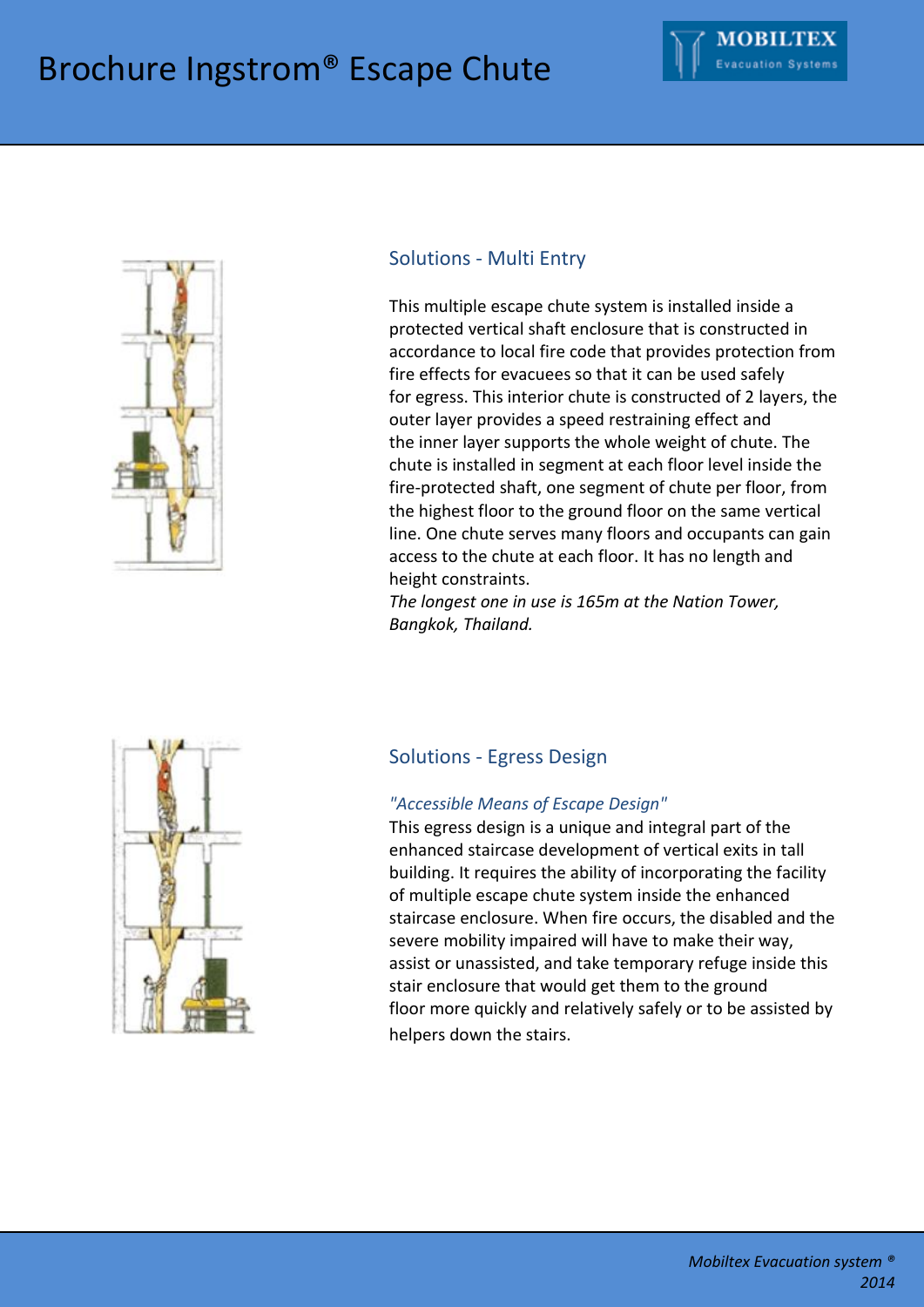### Solutions - Single Entry

This one entry chute installed in old or existing building whereby there is no possibility of incorporating the "Multi-Entry" chute. Each chute installation at window, balcony, rooftop, best serves the occupants of that particular floor. This exterior chute is constructed of 3 layers, the outer layer is fire resistant - protects the chute against flames, the middle layer provides a speed restraining effect, and the inner layer supports the whole weight of chute. This 3-way protection protects the evacuees once inside the chute from fire, heat, and smoke during evacuation. Available in a maximum length of 200m.

*The longest such chute in use to date is 122m at Intraco Building. Warsaw, Poland.*

#### Information

- Recommended only when there are no possibilities for installation of multi-entry mode.
- One chute serves one floor.
- Weather sensitive, sensitive to strong wind, need more maintenance for outdoor units.
- Need stable platform to support people with a total weight of 1000kg regardless of chute length.
- The unit has a unique entrance and the full-length chute is folded into a closed container with a rapid opening device.
- The container is mounted on a chute platform.
- Installation sites: window, balcony, terrace, rooftop, off-shore deck.
- Maximum length of chute or height of building is 200m.
- Three layers chute fabrics: Outer layer Fiberglass, Middle layer Spuncell elastic, Inner layer - Kevlar).
- Other accessories: Emergency light, Exit light. Walky-talky, Escape smokes hood.